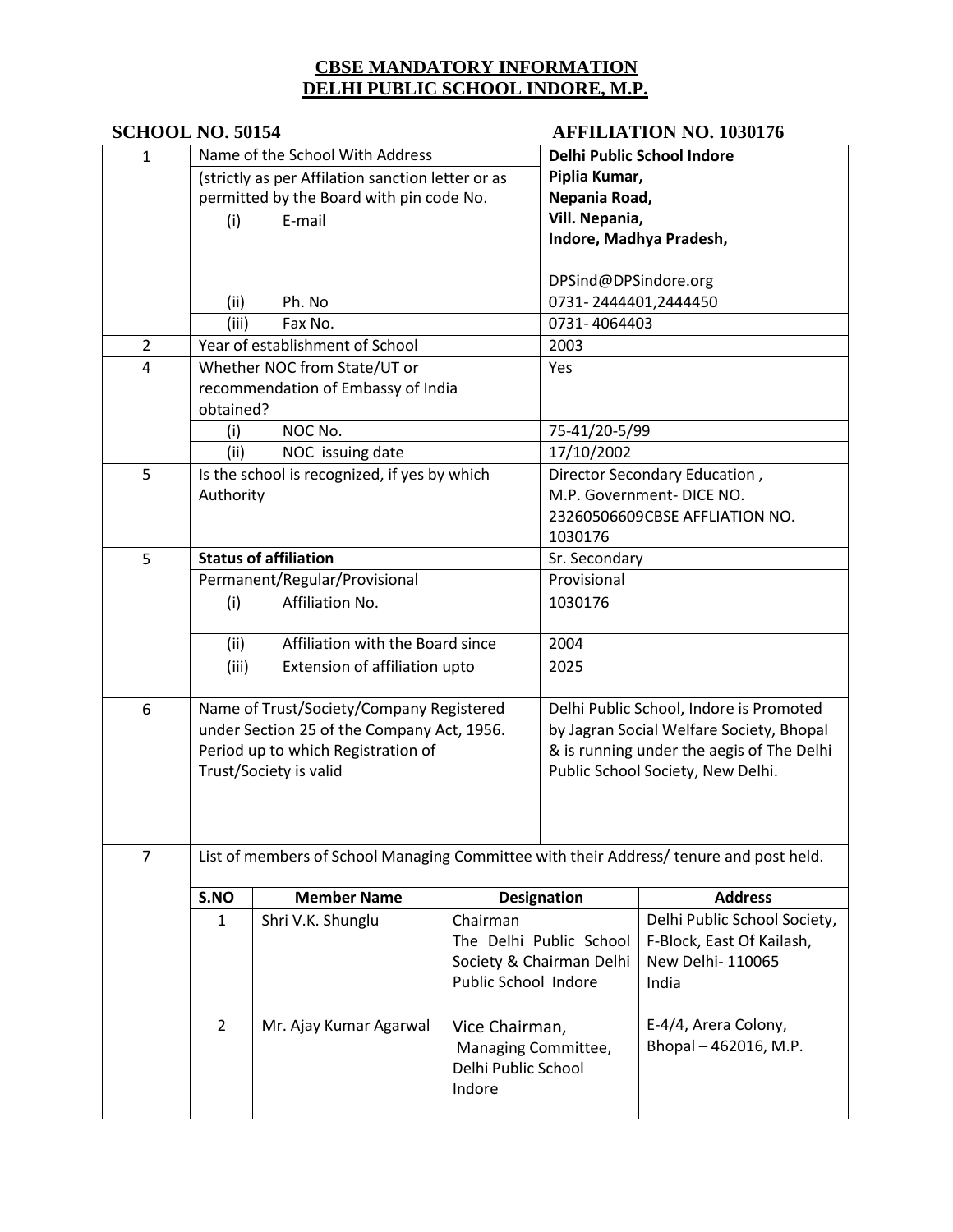# **SCHOOL NO. 50154 AFFILIATION NO. 1030176**

| 3  | Mr. Hari Mohan Gupta        | Pro Vice Chairman<br>Delhi Public School<br>Indore                                                                                | DPS Campus, Bhadbhada<br>Road,<br>Neelbud Crossing,<br><b>Bhopal 462001</b>             |  |  |
|----|-----------------------------|-----------------------------------------------------------------------------------------------------------------------------------|-----------------------------------------------------------------------------------------|--|--|
| 4  | Mrs. Anshu Vaish            | Member - Managing<br>Committee, Delhi Public<br>School Indore, Member-<br>Working Committee,<br>DPS Society, New Delhi            | 'Mahua', Village Mendora,<br>P.O. Sevania Gond,<br>Kerwa Road,<br>Bhopal - 462044, M.P. |  |  |
| 5  | Mr. Vijay Kumar             | Member - Managing<br>Committee, Delhi Public<br>School Indore, Member-<br><b>Working Committee</b><br>DPS Society, New Delhi      | Flat No. 394, Mandakini<br>Enclave<br>Alaknanda,<br>New Delhi - 110019                  |  |  |
| 6  | Mr. Bimal Julka<br>Member   | Member - Managing<br>Committee, Delhi Public<br>School Indore, Member-<br>Working Committee,<br>DPS Society, New Delhi            | 419, Defence Colony<br>D<br>New Delhi-110024                                            |  |  |
| 7  | Mr. Abhishek Mohan<br>Gupta | Member- Managing<br>Committee, Delhi Public<br>School Indore, Director,<br>Marketing And Strategic<br>Development<br>Jsws, Bhopal | Jagran Lake City University,<br>Bhopal<br>Mugaliyachap, Bhopal,<br>Madhya Pradesh       |  |  |
| 8  | Mr. Nasiruddin Khan         | Member - Managing<br>Committee, Delhi Public<br>School Indore, Legal<br><b>Advisor Taxation Dept.,</b><br><b>Bhopal</b>           | 11-12 Ameen Manzil,<br>Near Lily Talkies,<br>Bhopal- 462003                             |  |  |
| 9  | Mr. Arvind Shrivastava      | Member - Managing<br>Committee, Delhi Public<br>School Indore,                                                                    | Proprietor-Rainbow Drugs<br>& Chemicals,<br>N-79. Anoop Nagar,<br>A.B.Road,<br>Indore.  |  |  |
| 10 | Mr. Ajay K Nath             | Parent Representative                                                                                                             | 26, Royal Bunglow,<br>Indore, M.P.                                                      |  |  |
| 11 | Dr. Mrs. Swati Jain         | Parent Representative                                                                                                             | 33, Harvards, Street, Sampat<br>Farms, Bicholi Mardana,<br>Indore, M.P.                 |  |  |
| 12 | Dr. Rashid Hasan            | Parent Representative                                                                                                             | 141, Sector C, Tulsi Nagar,<br>Indore, M.P.                                             |  |  |
| 13 | Mr. Ajay K Sharma           | Secretary/ Principal                                                                                                              | 29/1, IPF, Shalimar<br>Township, Indore, M.P.                                           |  |  |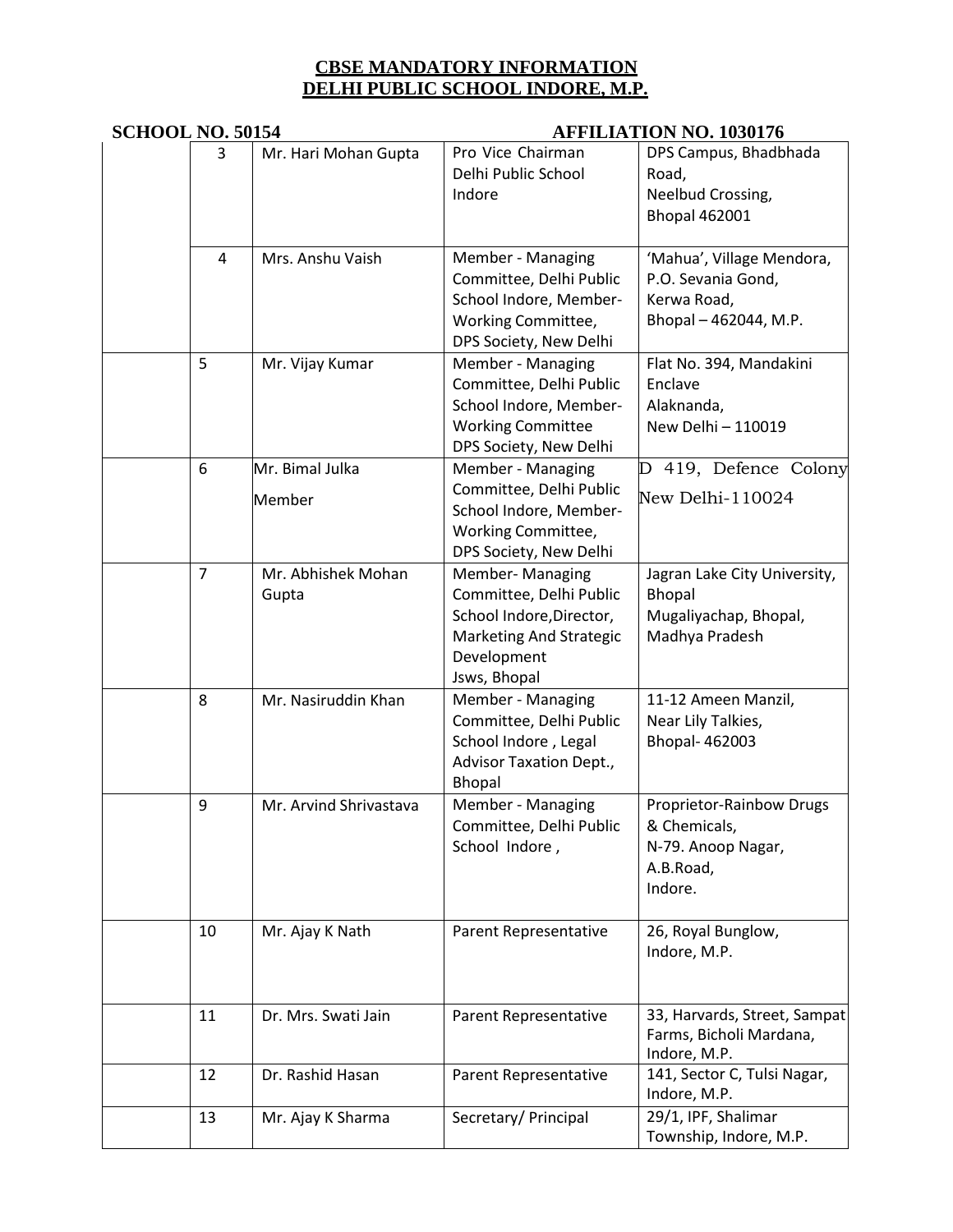|       | <b>SCHOOL NO. 50154</b>                                                            |                                          |                 | <b>AFFILIATION NO. 1030176</b>                             |                |                                                             |          |  |  |
|-------|------------------------------------------------------------------------------------|------------------------------------------|-----------------|------------------------------------------------------------|----------------|-------------------------------------------------------------|----------|--|--|
|       | 13                                                                                 | Mrs. Deepali Jangley                     |                 | <b>Staff Representative</b><br><b>Staff Representative</b> |                | 105, Gopal Bagh Colony,<br>Manik Bagh Road, Indore,<br>M.P. |          |  |  |
|       | 14                                                                                 | Mrs. Sonia Pahwa                         |                 |                                                            |                | 3/2, RACE COURSE ROAD<br>INDORE-M.P.                        |          |  |  |
| 8     |                                                                                    | Name and official address of the Manager |                 | <b>MR. AJAY K SHARMA</b>                                   |                |                                                             |          |  |  |
|       |                                                                                    |                                          |                 | <b>PRINCIPAL</b>                                           |                |                                                             |          |  |  |
|       | Address                                                                            |                                          |                 | 29/1, IPF, Shalimar                                        |                |                                                             |          |  |  |
|       |                                                                                    |                                          |                 | Township, Indore, M.P.                                     |                |                                                             |          |  |  |
|       | Ph.No                                                                              |                                          |                 | 9425011882                                                 |                |                                                             |          |  |  |
| (iv)9 | <b>Area of School Campus</b>                                                       |                                          |                 |                                                            |                |                                                             |          |  |  |
|       | (i) In Acres                                                                       |                                          |                 | 22                                                         |                |                                                             |          |  |  |
|       | (ii) In sq.mtrs                                                                    |                                          |                 | 89030.87                                                   |                |                                                             |          |  |  |
|       | (iii) Built up area (sq mtrs)                                                      |                                          |                 | 21848.78 SQ. MTR.                                          |                |                                                             |          |  |  |
|       |                                                                                    | (iv) Area of playground in sq.mtrs       |                 |                                                            | 20000 SQ. MTR. |                                                             |          |  |  |
|       | <b>Other facilities</b>                                                            |                                          |                 |                                                            |                |                                                             |          |  |  |
|       | (i) Swimming Pool                                                                  |                                          | <b>YES (02)</b> |                                                            |                |                                                             |          |  |  |
|       | (ii) Indoor games                                                                  |                                          |                 | <b>YES</b>                                                 |                |                                                             |          |  |  |
|       |                                                                                    | (iii) Dance Rooms                        |                 |                                                            | YES (04)       |                                                             |          |  |  |
|       |                                                                                    | (iv) Velodrome                           | <b>YES (01)</b> |                                                            |                |                                                             |          |  |  |
|       | (v) Art Rooms                                                                      |                                          |                 | <b>YES (03)</b><br><b>YES (01)</b>                         |                |                                                             |          |  |  |
|       |                                                                                    | (vi) Counsellor Room                     |                 |                                                            |                |                                                             |          |  |  |
|       |                                                                                    | (vii) Gymnasium<br><b>NO</b>             |                 |                                                            |                |                                                             |          |  |  |
|       | (viii) Music Rooms<br>$YES - (05)$<br>(ix) Health and Medical Check up<br>Yes (02) |                                          |                 |                                                            |                |                                                             |          |  |  |
|       |                                                                                    |                                          |                 |                                                            |                |                                                             |          |  |  |
|       |                                                                                    |                                          |                 |                                                            |                |                                                             |          |  |  |
| 10    |                                                                                    | Details of fee structure                 |                 |                                                            |                |                                                             |          |  |  |
|       |                                                                                    |                                          |                 | I to IV                                                    | V to VII       | IX&X                                                        | XI & XII |  |  |
|       |                                                                                    | <b>New Admission Charges</b>             |                 |                                                            |                |                                                             |          |  |  |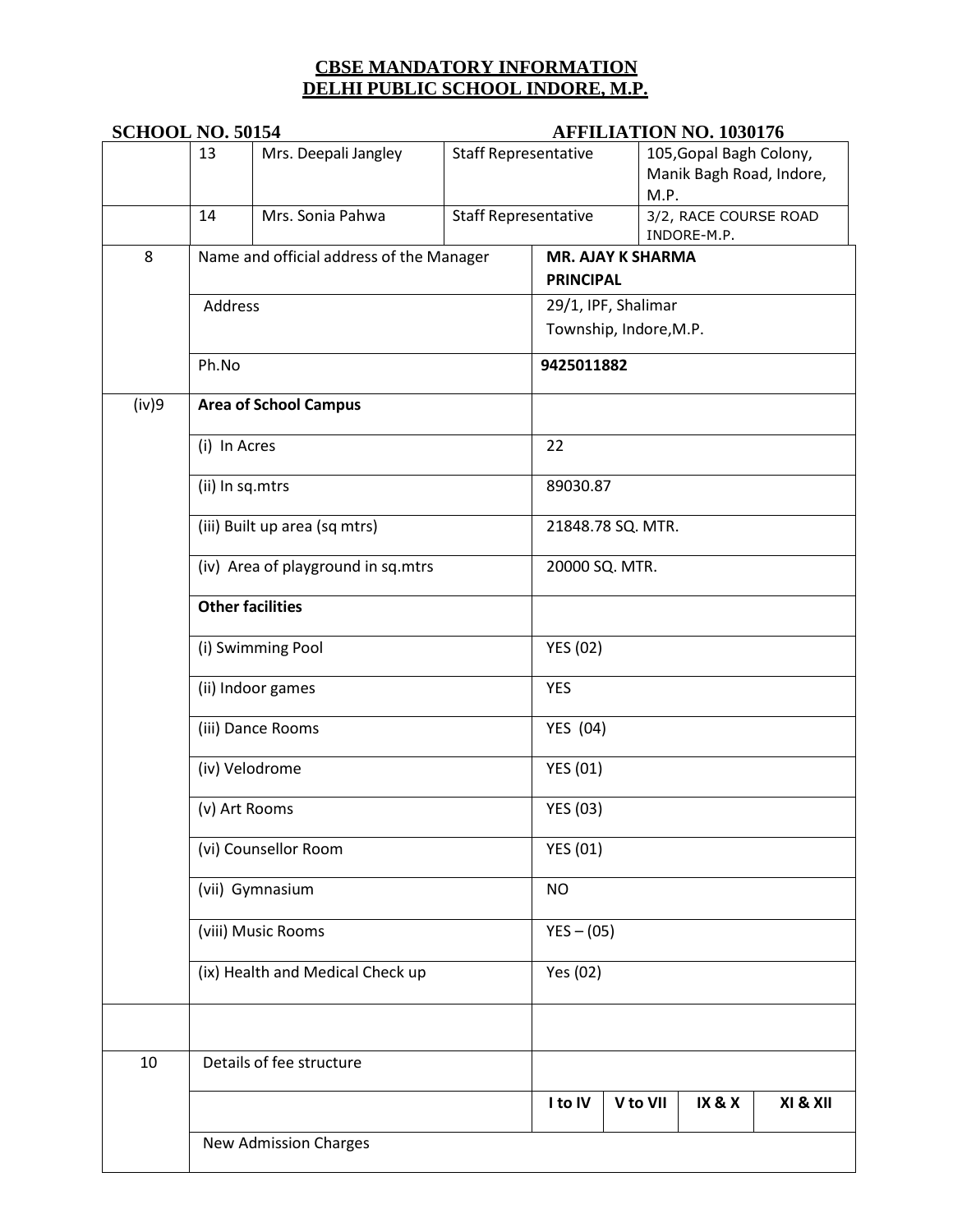|    | <b>SCHOOL NO. 50154</b>                                                                                            | <b>AFFILIATION NO. 1030176</b>                                            |       |       |       |  |  |
|----|--------------------------------------------------------------------------------------------------------------------|---------------------------------------------------------------------------|-------|-------|-------|--|--|
|    | (i) Admission fee                                                                                                  | 50000                                                                     | 50000 | 50000 | 50000 |  |  |
|    | (ii) Refundable security                                                                                           | 5000                                                                      | 5000  | 5000  | 5000  |  |  |
|    | (iii) Almuni Charges                                                                                               | 10000                                                                     | 10000 | 10000 | 10000 |  |  |
|    | (iv) Registration fee                                                                                              | 3100                                                                      | 3100  | 3100  | 3100  |  |  |
|    | Admission charges on up-gradation of regular students                                                              |                                                                           |       |       |       |  |  |
|    | (i) Annual charges                                                                                                 |                                                                           |       | 22000 | 23000 |  |  |
|    | (ii) Examination fee                                                                                               | 8000                                                                      | 8000  | 9000  | 10000 |  |  |
|    | <b>Monthly Charges</b>                                                                                             |                                                                           |       |       |       |  |  |
|    | (i) Tuition fee                                                                                                    | 8600                                                                      | 8900  | 9400  | 9500  |  |  |
| 11 | <b>Transport facility</b>                                                                                          | <b>YES</b>                                                                |       |       |       |  |  |
|    | (i) Own buses                                                                                                      | <b>YES</b>                                                                |       |       |       |  |  |
|    | (ii) Buses hired on contact basis                                                                                  | <b>YES</b>                                                                |       |       |       |  |  |
|    | (iii) Details of transport In-charge                                                                               | MR. Harish Sharma - TRANSPORT MANAGER<br>MR. VIJAY - TRANSPORT SUPERVISOR |       |       |       |  |  |
| 12 | Particulars of teaching staff(to be updated<br>time to time)                                                       | <b>ATTACHED</b>                                                           |       |       |       |  |  |
| 13 | Details of salary being paid by the school to<br>teaching staff/non teaching staff (to be<br>updated time to time) | <b>ATTACHED</b>                                                           |       |       |       |  |  |
| 14 | Mode of payment of salary                                                                                          |                                                                           |       |       |       |  |  |
|    | (i) Name of the Bank                                                                                               | HDFC Bank Ltd.                                                            |       |       |       |  |  |
|    | (ii) Through single cheque transfer advice                                                                         | Direct to Account                                                         |       |       |       |  |  |
|    | (iii) Individual Cheque                                                                                            | <b>NA</b>                                                                 |       |       |       |  |  |
|    | (iv) Cash                                                                                                          | <b>NA</b>                                                                 |       |       |       |  |  |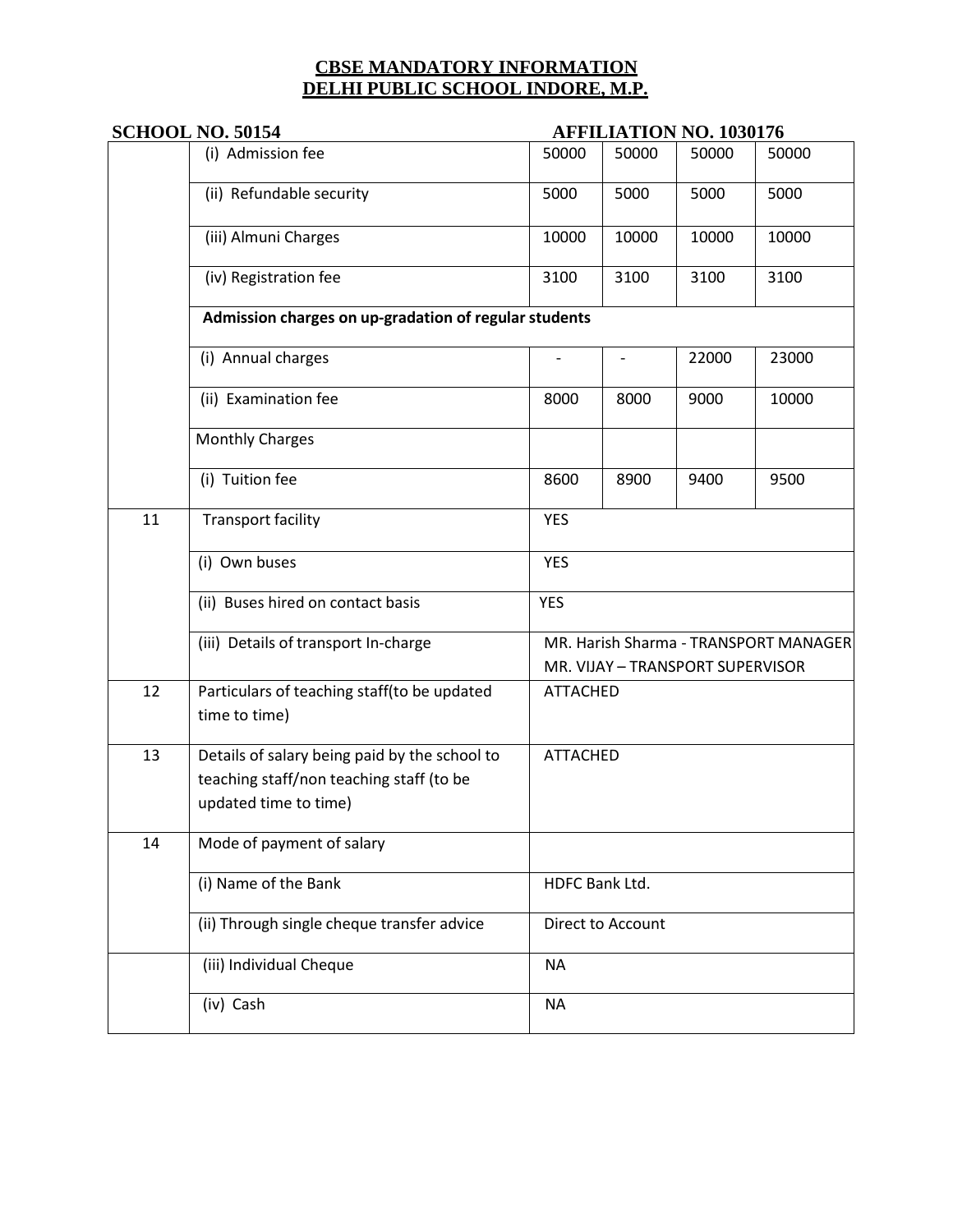#### **SCHOOL NO. 50154 AFFILIATION NO. 1030176**

| 15 | Library facilities                                          |                                                                                                                                                                                                                                                                                                 |         |           |  |  |
|----|-------------------------------------------------------------|-------------------------------------------------------------------------------------------------------------------------------------------------------------------------------------------------------------------------------------------------------------------------------------------------|---------|-----------|--|--|
|    | (i) Size of the library in sq.ft                            |                                                                                                                                                                                                                                                                                                 |         |           |  |  |
|    | 60 X 25 FT.<br>Seniors                                      |                                                                                                                                                                                                                                                                                                 |         |           |  |  |
|    | Juniors                                                     | 25 X 40 FT.                                                                                                                                                                                                                                                                                     |         |           |  |  |
|    | (ii) No. of Periodicals                                     | 515                                                                                                                                                                                                                                                                                             |         |           |  |  |
|    | (iii) No. of Dailies                                        | 13                                                                                                                                                                                                                                                                                              |         |           |  |  |
|    | (iv) No. of reference books class wise                      | 15,000                                                                                                                                                                                                                                                                                          |         |           |  |  |
|    | (v) No. of Magazine                                         | 35                                                                                                                                                                                                                                                                                              |         |           |  |  |
|    | (vi) Others                                                 | 305 CDS. TOTAL - BOOKS 43,971                                                                                                                                                                                                                                                                   |         |           |  |  |
| 16 | Name of the Grievance / redressal officer                   | Mr. Ajay K Sharma (Principal) Mrs. Jyothi<br>Nambiar (Vice Principal), Mrs. Madhavi<br>Bhale, Mrs. Urmi Banerjee (Head<br>Mistresses), Mr. Sanjay Katyal (Accounts<br>Officer), Mr. Sumit Richhariya, Mr.<br>Pinglesh Kachole, Ms. Sunitha Purohit, Ms.<br>Dolly D'souza, Ms. Aruna Gunaparthi  |         |           |  |  |
|    | E-mail Id                                                   | dpsind@dpsindore.org                                                                                                                                                                                                                                                                            |         |           |  |  |
|    | Ph. No.                                                     | 0731-2444401                                                                                                                                                                                                                                                                                    |         |           |  |  |
| 17 | Members of Sexual Harassment Committee                      | Mr. Ajay K Sharma (Principal) Mrs. Jyothi<br>Nambiar (Vice Principal), Mrs. Madhavi<br>Bhale, Mrs. Urmi Banerjee (Head<br>Mistresses), Mr. Sanjay Katyal (Accounts<br>Officer), Mr. Sumit Richhariya, Mr.<br>Pinglesh Kachole, Ms. Sunitha Purohit, Ms.<br>Dolly D'Souza, Ms. Aruna Gunaparthi, |         |           |  |  |
| 18 | Section wise enrolment of school for the<br>current session | Class                                                                                                                                                                                                                                                                                           | Section | Enrolment |  |  |
|    |                                                             | T                                                                                                                                                                                                                                                                                               | 08      | 151       |  |  |
|    |                                                             | $\sf II$                                                                                                                                                                                                                                                                                        | 08      | 193       |  |  |
|    |                                                             | $\mathbf{III}$                                                                                                                                                                                                                                                                                  | 08      | 257       |  |  |